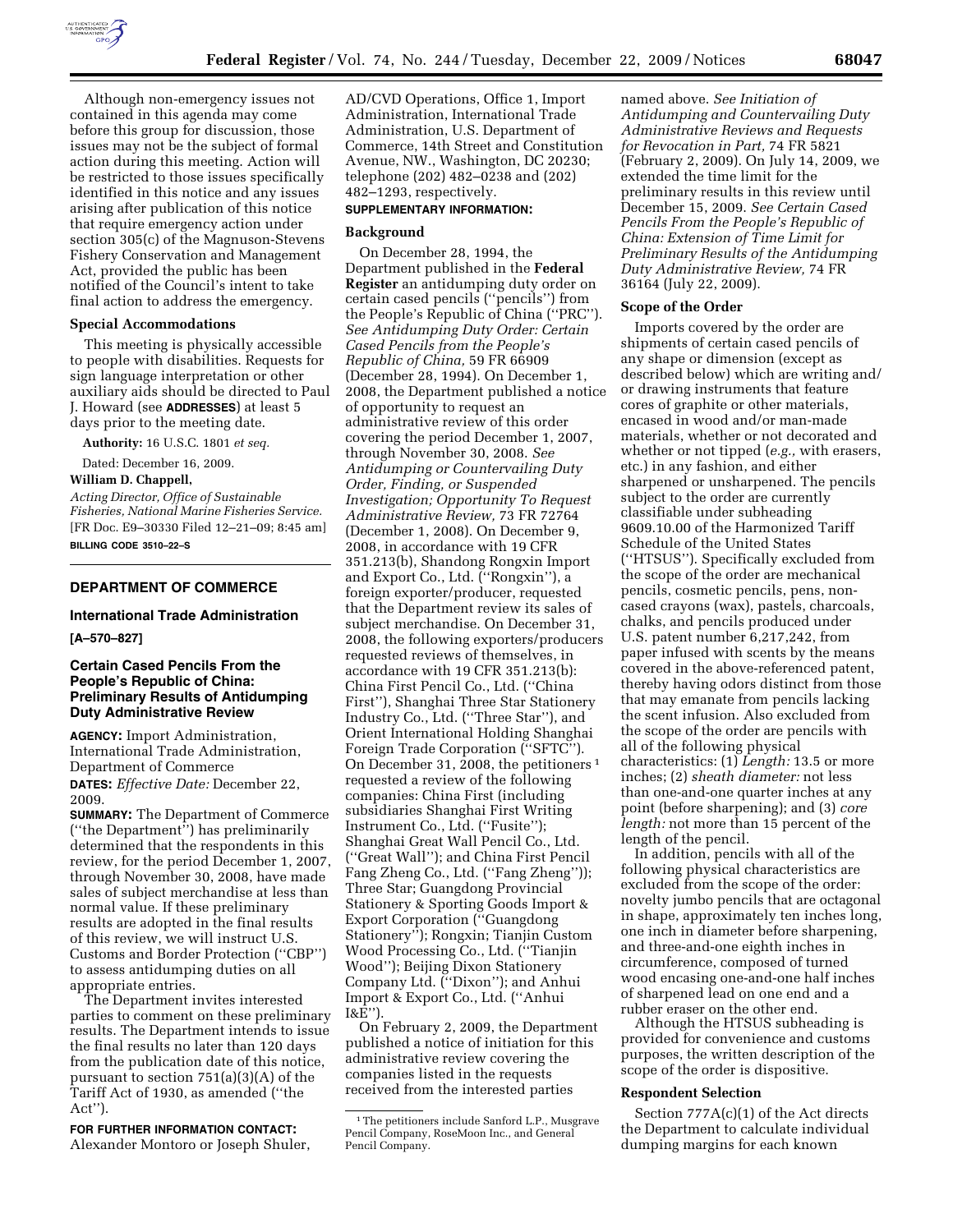producer or exporter of the subject merchandise. However, section 777A(c)(2) of the Act gives the Department discretion to limit its examination to a reasonable number of exporters or producers if it is not practicable to examine all exporters or producers involved in the review.

On February 5, 2009, the Department released CBP data showing entries of the subject merchandise during the period of review (''POR'') under administrative protective order (''APO'') to all interested parties having an APO, and invited comments regarding the CBP data and respondent selection. The Department did not receive comments from any interested parties. On February 25, 2009, the Department issued its respondent selection memorandum after assessing its resources and determining that it could reasonably examine two exporters. *See* Memorandum to John M. Andersen, Acting Deputy Assistant Secretary for Antidumping and Countervailing Duty Operations, from Yasmin Nair, International Trade Compliance Analyst, AD/CVD Operations, Office 1, ''Selection of Respondents for the Antidumping Duty Review of Certain Cased Pencils from the People's Republic of China,'' February 25, 2009. Pursuant to section 777A(c)(2)(B) of the Act, the Department selected China First and Three Star as mandatory respondents.

The Department issued antidumping duty questionnaires to China First and Three Star on February 26, 2009. China First submitted the Section A Questionnaire Response on April 9, 2009, the Section C Questionnaire Response on April 27, 2009, and the Section D Questionnaire Response on May 12, 2009. Three Star submitted the Section A Questionnaire Response on April 9, 2009, the Section C Questionnaire Response on April 27, 2009, and the Section D Questionnaire Response on May 13, 2009. The Department issued supplemental questionnaires to China First and Three Star between July 2009 and November 2009. Both companies timely filed their responses to those supplemental questionnaires.

### **Non-Market Economy Country Status**

In every case conducted by the Department involving the PRC, the PRC has been treated as a non-market economy (''NME'') country. In accordance with section 771(18)(C)(i) of the Act, any determination that a foreign country is an NME country shall remain in effect until revoked by the administering authority. *See, e.g., Brake Rotors From the People's Republic of China: Final Results and Partial* 

*Rescission of the 2004–2005 Administrative Review and Notice of Rescission of 2004–2005 New Shipper Review,* 71 FR 66304 (November 14, 2006). None of the parties to this proceeding has contested such treatment. Accordingly, we calculated normal value (''NV'') in accordance with section 773(c) of the Act, which applies to NME countries.

### **Surrogate Country and Surrogate Values**

When the Department investigates imports from an NME country and available information does not permit the Department to determine NV pursuant to section 773(a) of the Act, then, pursuant to section 773(c)(4) of the Act, the Department bases NV on an NME producer's factors of production (''FOPs''), to the extent possible, valued in one or more market-economy countries that (1) are at a level of economic development comparable to that of the NME country, and (2) are significant producers of comparable merchandise. The Department determined that India, Indonesia, the Philippines, Colombia, Thailand, and Peru are countries comparable to the PRC in terms of economic development. *See* Memorandum from Kelly Parkhill, Acting Director, Office of Policy, to Susan H. Kuhbach, Director, Office 1, March 27, 2009. On July 29, 2009, the Department invited the interested parties to comment on surrogate country selection and surrogate value data. *See*  the Department's Letter to All Interested Parties, ''Antidumping Duty Administrative Review of Certain Cased Pencils from the People's Republic of China: Request for Comments on Surrogate Country and Surrogate Value Selection,'' July 29, 2009. No parties provided comments with respect to selection of a surrogate country or surrogate values.

As explained above, we determined that India is comparable to the PRC. Furthermore, India is a significant producer of comparable merchandise. *See* Memorandum from Alexander Montoro to the File, ''2007–2008 Antidumping Duty Administrative Review on Certain Cased Pencils from the People's Republic of China: Selection of a Surrogate Country,'' December 15, 2009. Finally, it is the Department's practice to select an appropriate surrogate country based on the availability and reliability of data from those countries. In this instance, India has publicly available, reliable data. *See* Department Policy Bulletin No. 04.1: Non-Market Economy Surrogate Country Selection Process, March 1, 2004.

Therefore, because India is at a comparable level of economic development to the PRC, is a significant producer of comparable merchandise, and has publicly available and reliable data, we have selected India as the primary surrogate country for this review. The Department notes that India has been the primary surrogate country in past segments of this case.

#### **Separate Rates Determination**

A designation as an NME remains in effect until it is revoked by the Department. *See* section 771(18)(c) of the Act. Accordingly, the Department begins with a rebuttable presumption that all companies within the country are subject to government control and, thus, should be assessed a single antidumping duty deposit rate (*i.e.,* a country-wide rate). *See, e.g.,*  Department Policy Bulletin 05.1: Separate-Rates Practice and Application of Combination Rates in Antidumping Investigations involving Non-Market Economy Countries, April 5, 2005; *see also Notice of Final Determination of Sales at Less Than Fair Value, and Affirmative Critical Circumstances, In Part: Certain Lined Paper Products From the People's Republic of China,* 71 FR 53079 (September 8, 2006); *Final Determination of Sales at Less Than Fair Value and Final Partial Affirmative Determination of Critical Circumstances: Diamond Sawblades and Parts Thereof from the People's Republic of China,* 71 FR 29303, 29307 (May 22, 2006) (''*Diamond Sawblades''*).

It is the Department's policy to assign all exporters of the merchandise subject to review in NME countries a single rate unless an exporter can affirmatively demonstrate an absence of government control, both in law (*de jure*) and in fact (*de facto*), with respect to exports. *See, e.g., Diamond Sawblades,* 71 FR at 29307. Exporters can demonstrate this independence through the absence of both *de jure* and *de facto* government control over export activities. *Id.* The Department analyzes each entity exporting the subject merchandise under a test arising from the *Final Determination of Sales at Less than Fair Value: Sparklers From the People's Republic of China,* 56 FR 20588, 20589 (May 6, 1991) (''*Sparklers''*), as further developed in *Notice of Final Determination of Sales at Less Than Fair Value: Silicon Carbide From the People's Republic of China,* 59 FR 22585, 22586–87 (May 2, 1994) (''*Silicon Carbide''*). However, if the Department determines that a company is wholly foreign-owned or located in a market economy (''ME''), then a separate rate analysis is not necessary to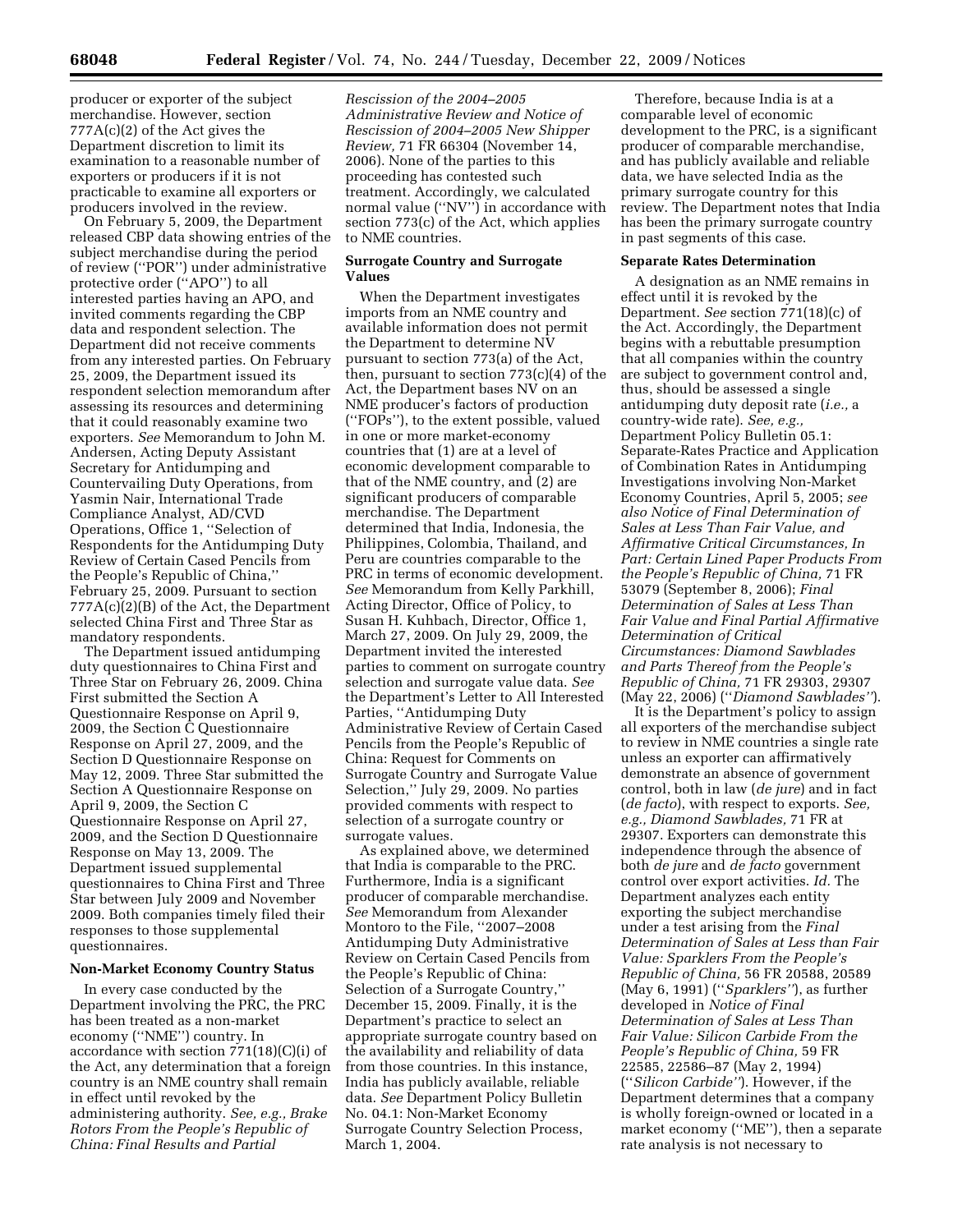determine whether it is independent from government control. *See, e.g., Final Results of Antidumping Duty Administrative Review: Petroleum Wax Candles from the People's Republic of China,* 72 FR 52355, 52356 (September 13, 2007).

In addition to the two mandatory respondents, the Department received separate rate applications or certifications from the following three companies: Dixon, Rongxin, and SFTC. The three remaining respondents for which a review was requested did not submit either a separate-rate application or certification. Consequently, Guangdong Stationery, Tianjin Wood, and Anhui I&E have not satisfied the criteria for separate rates for the POR and are considered as being part of the PRC-wide entity.

In its separate rate application, Dixon reported that it is owned wholly by an entity located and registered in an ME country (*i.e.,* the United States). Thus, because we have no evidence indicating that Dixon is under the control of the PRC government, a separate-rate analysis is not necessary to determine whether it is independent from government control, and we determine Dixon has met the criteria for the application of a separate rate. *See Brake Rotors From the People's Republic of China: Final Results and Partial Rescission of Fifth New Shipper Review,*  66 FR 44331 (August 23, 2001), results unchanged from *Brake Rotors From the People's Republic of China: Preliminary Results and Partial Rescission of Fifth New Shipper Review,* 66 FR 29080, 29081 (May 29, 2001) (where the respondent was wholly owned by a U.S. registered company); *Brake Rotors From the People's Republic of China: Final Results and Partial Rescission of Fourth New Shipper Review and Rescission of Third Antidumping Duty Administrative Review,* 66 FR 27063 (May 16, 2001) (where the respondent was wholly owned by a company located in Hong Kong), results unchanged from *Brake Rotors From the People's Republic of China: Preliminary Results and Partial Rescission of the Fourth New Shipper Review and Rescission of the Third Antidumping Duty Administrative Review,* 66 FR 1303, 1306 (January 8, 2001); and *Notice of Final Determination of Sales at Less Than Fair Value: Creatine Monohydrate From the People's Republic of China,* 64 FR 71104, 71105 (December 20, 1999) (where the respondent was wholly owned by persons located in Hong Kong).

## **Absence of De Jure Control**

The Department considers the following *de jure* criteria in determining whether an individual company may be granted a separate rate: (1) An absence of restrictive stipulations associated with the individual exporter's business and export licenses; (2) any legislative enactments decentralizing control of companies; and (3) any other formal measures by the government decentralizing control of companies. *See Sparklers,* 56 FR at 20589. The evidence provided by China First, Three Star, Rongxin, and SFTC supports a preliminary finding of *de jure* absence of government control.

China First and Three Star have placed on the administrative record a copy of their business licenses. China First additionally submitted a copy of its articles of association on the record of this administrative review. None of these documents contain restrictions with respect to export activities.

In their respective separate rates certifications, SFTC and Rongxin certified that during the POR: (1) As with the segment of the proceeding in which the firm was previously granted a separate rate (''previous Granting Period''), there were no government laws or regulations that controlled the firm's export activities; (2) the ownership under which the firm registered itself with the official government business license issuing authority remains the same as for the previous Granting Period; (3) the firm had a valid PRC Export Certificate of Approval, now referred to and labeled as a Registration Form for Foreign Trade Operator; (4) as in the previous Granting Period, in order to conduct export activities, the firm was not required by any level of government law or regulation to possess additional certificates or other documents related to the legal status and/or operation of its business beyond those discussed above; and (5) PRC government laws and legislative enactments applicable to SFTC and Rongxin remained the same as in the previous Granting Period. SFTC attached copies of its business license and foreign trade operator registration form to its separate rate certification to document the absence of *de jure* government control. Rongxin attached copies of its business license to its separate rate certification to document the absence of *de jure*  government control.

In prior cases, we have found an absence of *de jure* control absent proof on the record to the contrary. *See, e.g., Notice of Final Determination of Sales at Less Than Fair Value: Furfuryl* 

*Alcohol From the People's Republic of China,* 60 FR 22544 (May 8, 1995) (''*Furfuryl Alcohol''*). We have no information in this proceeding that would cause us to reconsider this determination. Thus, we determine that the evidence on the record supports a preliminary finding of absence of *de jure* government control for China First, Three Star, SFTC, and Rongxin.

### **Absence of De Facto Control**

As stated in previous cases, there is some evidence that certain enactments of the PRC central government have not been implemented uniformly among different sectors and/or jurisdictions in the PRC. *See Silicon Carbide,* 59 FR at 22587. Therefore, the Department has determined that an analysis of *de facto*  control is critical in determining whether respondents are, in fact, subject to a degree of government control which would preclude the Department from assigning separate rates.

The Department typically considers the following four factors in evaluating whether a respondent is subject to *de facto* government control of its export functions: (1) Whether the export prices are set by, or subject to the approval of, a government agency; (2) whether the respondent has the authority to negotiate and sign contracts and other agreements; (3) whether the respondent has autonomy from the government in making decisions regarding the selection of management; and (4) whether the respondent retains the proceeds of its export sales and makes independent decisions regarding the disposition of profits or financing of losses. *See Silicon Carbide,* 59 FR at 22586–87, and *Furfuryl Alcohol,* 60 FR at 22545.

China First and Three Star have asserted the following: (1) Each establishes its own export prices; (2) each negotiates contracts without guidance from any government entities or organizations; (3) each makes its own personnel decisions; and (4) each retains the proceeds of its export sales, uses profits according to its business needs, and has the authority to sell its assets and to obtain loans. Additionally, each respondent's questionnaire responses indicate that its pricing during the POR was not coordinated among exporters. As a result, there is a sufficient basis to preliminarily determine that China First (and its affiliates) and Three Star have demonstrated a *de facto* absence of government control of their export functions and they are both entitled to separate rates.

The Department also conducted a separate rates analysis for SFTC and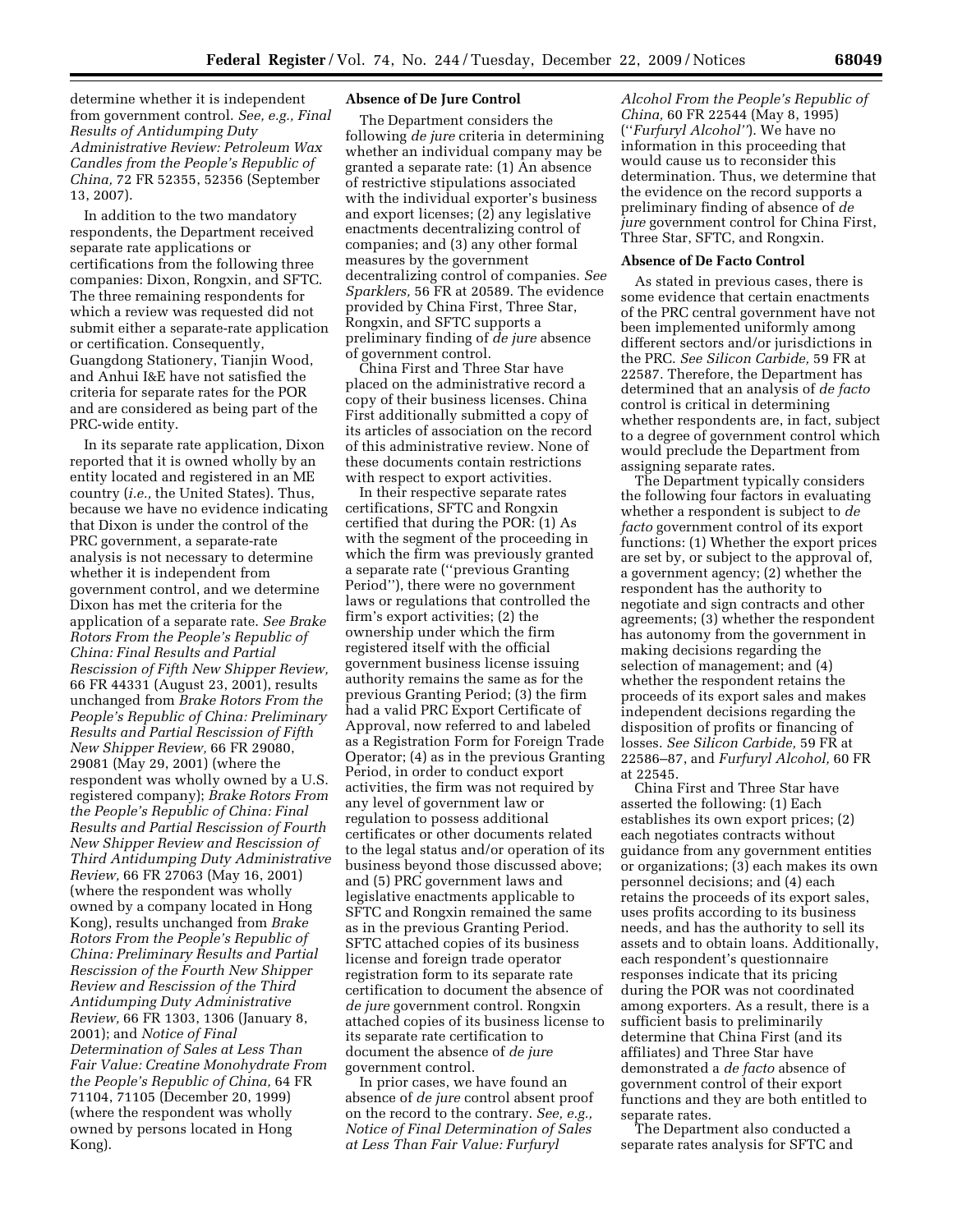Rongxin. SFTC certified the following: (1) There was no government participation in setting export prices; (2) the firm had independent authority to negotiate and sign export contracts; (3) the firm had autonomy from all levels of government in making decisions regarding the selection of management; (4) SFTC did not submit the names of its candidates for managerial positions to any governmental entity for approval; and (5) there were no restrictions on the use of export revenue. In our analysis of the information on the record, we found no information indicating the existence of government control of SFTC's export activities. *See* SFTC's submission of March 4, 2009. Consequently, we preliminarily determine that SFTC has met the criteria for the application of a separate rate.

*Rongxin certified the following:* (1) The 10 largest shareholders of the firm and all of their shareholders had no significant relationship with a PRC state asset management company or the PRC national government or its ministries/ agencies; (2) there was no government participation in setting export prices; (3) the firm had independent authority to negotiate and sign export contracts; (4) the firm had autonomy from all levels of government in making decisions regarding the selection of management; (5) Rongxin did not submit the names of its candidates for managerial positions to any governmental entity for approval; and (6) there were no restrictions on the use of export revenue. In our analysis of the information on the record, we found no information indicating the existence of government control of Rongxin's export activities. *See* Rongxin's submission of March 4, 2009. Consequently, we preliminarily determine that Rongxin has met the criteria for the application of a separate rate.

# **Application of Facts Available to China First**

Sections 776(a)(1) and (2) of the Act provide that, if necessary information is not available on the record, or if an interested party or any other person: (A) Withholds information that has been requested by the administering authority; (B) fails to provide such information in a timely matter or in the form or manner requested subject to subsections  $782(c)(1)$  and (e) of the Act; (C) significantly impedes a proceeding under the antidumping statute; or (D) provides such information but the information cannot be verified as provided in section 782(i) of the Act, the administering authority shall, subject to section 782(d) of the Act, use facts

otherwise available in reaching the applicable determination.

Where the Department determines that a response to a request for information does not comply with the request, section 782(d) of the Act provides that the Department shall promptly inform the party submitting the response of the nature of the deficiency and shall, to the extent practicable, provide that party with an opportunity to remedy or explain the deficiency. Section 782(d) of the Act additionally states that if the party submits further information that is unsatisfactory or untimely, the administering authority may, subject to subsection (e), disregard all or part of the original and subsequent responses. Section 782(e) of the Act provides that the Department shall not decline to consider information that is submitted by an interested party and is necessary to the determination but does not meet all the applicable requirements established by the administering authority if: (1) The information is submitted by the deadline established for its submission; (2) the information can be verified; (3) the information is not so incomplete that it cannot serve as a reliable basis for reaching the applicable determination; (4) the interested party has demonstrated that it acted to the best of its ability in providing the information and meeting the requirements established by the administering authority with respect to the information; and (5) the information can be used without undue difficulties.

In calculating freight costs for certain FOPs, we are limited to the lesser of the weighted average actual distance between the supplier and the respondent, or the distance between the respondent and the port. *See Sigma Corporation* v. *United States,* 117 F.3d 1401, 1407–08 (Fed. Cir. 1997) (''*Sigma''*). In its May 12, 2009, Section D Questionnaire Response, China First reported that six facilities were engaged in the production of subject merchandise. In its response, China First provided the distance between the facility and the closest port for two of these factories, Great Wall and China First. *See* Section C Questionnaire Response at 18. It did not provide the distance to the port for Fusite, Shanghai Glamor Chemistry Co., Ltd. (''Glamor''), China First Pencil Huadian Co., Ltd. (''Huadian''), and Fang Zheng. At page 18 of the April 9, 2009 Section A Questionnaire Response, China First reported the locations of these all six of its facilities, including the four for which we do not have reported distances. Three of these facilities are located in the same cities as the Great

Wall and China First factories. Therefore, for these three facilities, we are assigning the same distance to port as was reported by China First for the Great Wall and China First factories. For the remaining facility, we are relying on the greater distance (as reported for the Great Wall factory) as the distance to port for purposes of calculating supplier distance for these FOPs. We intend to issue a supplemental questionnaire following these preliminary results to solicit specific information about the distances to port for these facilities. *See*  Memorandum from Joseph Shuler, Analyst, Office 1, to the File, ''Analysis for the Preliminary Results of Antidumping Duty Administrative Review of Certain Cased Pencils from the People's Republic of China: China First Pencil Company, Ltd, December 15, 2009 (''China First Preliminary Calculation Memorandum'').

Additionally, for certain factors of production, China First reported the distances, but we are unable to calculate a weighted-average distance because of differences in the reported units. Therefore, for these factors, we are using a simple average of the reported distances. *See* China First Preliminary Calculation Memorandum.

## **Fair-Value Comparisons**

To determine whether the respondents' sales of subject merchandise were made at less than NV, we compared the NV to individual export price (''EP'') transactions in accordance with section 777A(d)(2) of the Act. *See* ''Export Price'' and ''Normal Value'' sections of this notice, below.

## **Export Price**

In accordance with section 772(a) of the Act, EP is ''the price at which subject merchandise is first sold (or agreed to be sold) before the date of importation by the producer or exporter of the subject merchandise outside of the United States to an unaffiliated purchaser in the United States or to an unaffiliated purchaser for exportation to the United States,'' as adjusted under section 772(c) of the Act. In accordance with section 772(a) of the Act, we used EPs for sales by China First and Three Star to the United States because the first sale to an unaffiliated party was made before the date of importation, and constructed export price methodology was not otherwise indicated. We based EP on the price to unaffiliated purchasers in the United States. In accordance with section  $772(c)(2)(A)$  of the Act, we made deductions for movement expenses, where appropriate.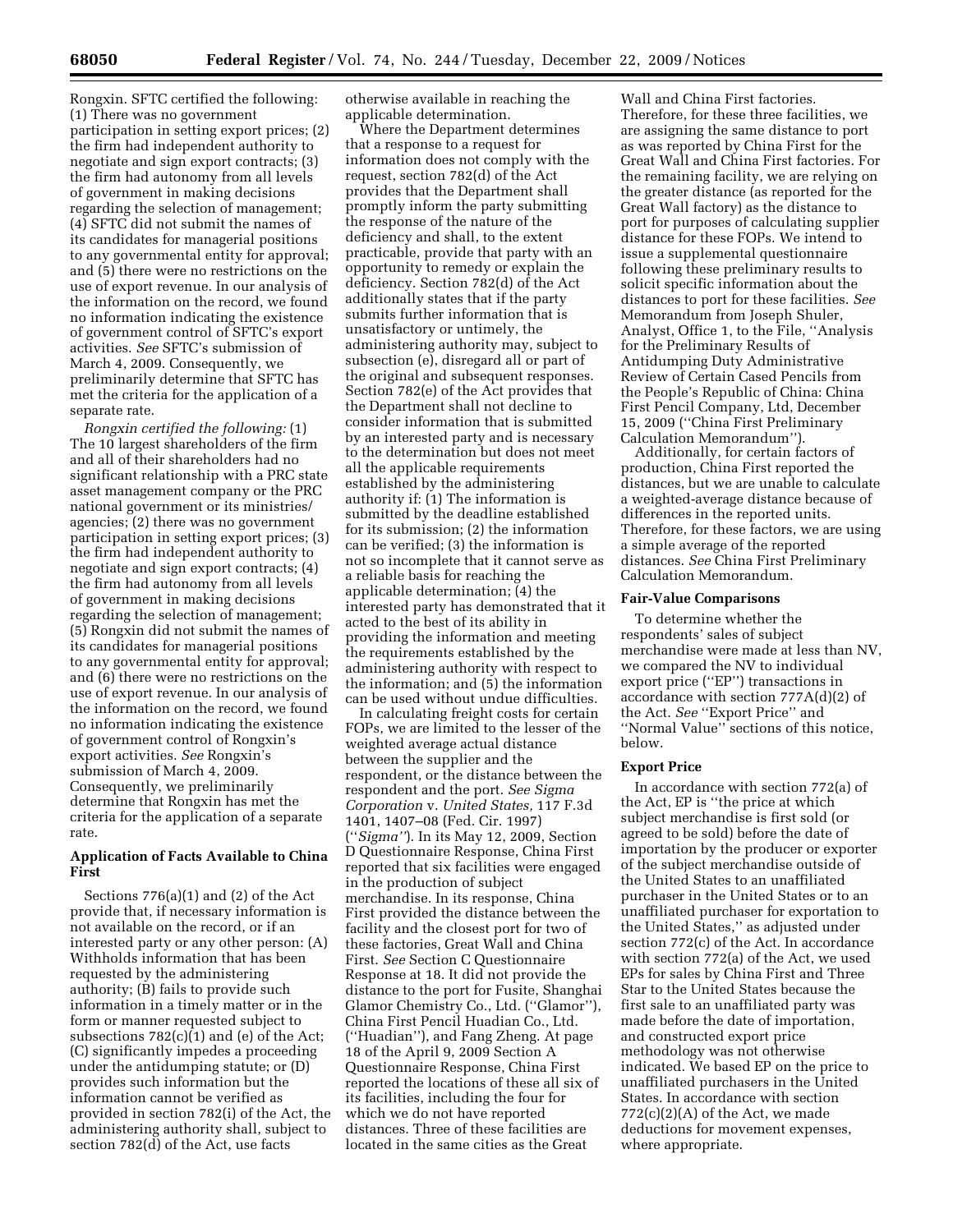For China First, movement expenses included expenses for foreign inland freight and foreign brokerage and handling.

For Three Star, movement expenses included expenses for foreign inland freight, foreign brokerage and handling, where applicable, and international freight, where applicable. Certain of these services were provided by an NME vendor and thus, for the reasons explained in the section below, we based the amounts of the deductions for those movement charges on values from a surrogate country.

For a detailed description of all adjustments, *see* China First Preliminary Calculation Memorandum; and Memorandum from Alexander Montoro, Analyst, Office 1, to the File, ''Analysis for the Preliminary Results of Antidumping Duty Administrative Review of Certain Cased Pencils from the People's Republic of China: Shanghai Three Star Stationery Industry Co., Ltd.'', December 15, 2009.

We valued brokerage and handling using a simple average of the brokerage and handling costs reported in public submissions that were filed in three antidumping duty cases. Specifically, we averaged the public brokerage and handling expenses reported by Navneet Publications (India) Ltd. in the 2007– 2008 administrative review of certain lined paper products from India, Essar Steel Limited in the 2006–2007 antidumping duty administrative review of hot-rolled carbon steel flat products from India, and Himalya International Ltd. in the 2005–2006 administrative review of certain preserved mushrooms from India. We calculated the inflation or deflation adjustments for those values using the wholesale price indices (''WPI'') for India as published in the *International Financial Statistics*  (''IFS'') *Online Service* maintained by the Statistics Department of the International Monetary Fund at the Web site *http://www.imfstatistics.org. See*  Memorandum from Alexander Montoro to File, ''Factor Valuation for the Preliminary Results Memorandum,'' December 15, 2009 (''Factor Valuation Memorandum'').

### **Normal Value**

Section 773(c)(1) of the Act provides that the Department shall determine NV using a FOP methodology if the merchandise is exported from an NME country and the information does not permit the calculation of NV using home-market prices, third-country prices, or constructed value under section 773(a) of the Act.

The Department will base NV on FOPs where the presence of government

controls on various aspects of NMEs renders price comparisons and the calculation of production costs invalid under our normal ME methodologies. Therefore, we calculated NV based on FOPs in accordance with sections 773(c)(3) and (4) of the Act and 19 CFR 351.408(c). The FOPs include: (1) Hours of labor required; (2) quantities of raw materials employed; (3) amounts of energy and other utilities consumed; and (4) representative capital costs. We used the FOPs reported by the respondents for materials, energy, labor, and packing.

#### **Factor Valuations**

In accordance with section  $773(c)(3)$ of the Act, we calculated NV based on FOPs reported by the respondents for the POR. We multiplied the reported per-unit factor quantities by publicly available Indian surrogate values. In selecting the surrogate values, we considered the quality, specificity, and contemporaneousness of the data.

In accordance with section  $773(c)(1)$ of the Act, for purposes of calculating NV, we attempted to value the FOPs using surrogate values that were in effect during the POR. If we were unable to obtain surrogate values that were in effect during the POR, we adjusted the values, as appropriate, to account for inflation or deflation between the effective period and the POR. We calculated the inflation or deflation adjustments for all factor values, except labor and utilities, using the India WPI as published in the IFS.

When relying on prices of imports into India as surrogate values, we have disregarded prices that we have reason to believe or suspect may be subsidized. *See Tapered Roller Bearings and Parts Thereof, Finished and Unfinished, From the People's Republic of China; Final Results of 1999–2000 Administrative Review, Partial Rescission of Review, and Determination Not To Revoke Order in Part,* 66 FR 57420 (November 15, 2001), and accompanying Issues and Decision Memorandum at Comment 1. We have found that Indonesia, South Korea, and Thailand maintain broadly available, non-industry-specific export subsidies. Accordingly, it is reasonable to infer that exports to all markets from those countries may be subsidized. *See Certain Frozen Fish Fillets from the Socialist Republic of Vietnam: Preliminary Results and Preliminary Partial Rescission of Antidumping Duty Administrative Review,* 70 FR 54007, 54011 (September 13, 2005), results unchanged in *Certain Frozen Fish Fillets From the Socialist Republic of Vietnam: Final Results of the First Administrative Review,* 71 FR 14170 (March 21, 2006);

and *China Nat'l Machinery Import & Export Corp. v. United States,* 293 F. Supp. 2d 1334, 1336 (Ct. Int'l. Trade 2003), *aff'd* 104 Fed. Appx. 183 (Fed. Cir. 2004).

In avoiding the use of prices that may be subsidized, the Department does not conduct a formal investigation to ensure that such prices are not subsidized. *See*  H.R. Rep. 100–576 at 590–91 (1988), *reprinted* in 1988 U.S.C.C.A.N. 1547, 1623. Rather, the Department relies on information that is generally available at the time of its determination. Therefore, we have not used prices from those countries in calculating the Indian import-based surrogate values. *See*  Factor Valuation Memorandum.

As appropriate, we adjusted input prices by including freight costs to make them delivered prices. Specifically, we added to the Indian import surrogate values a surrogate freight cost calculated using the shorter of the reported distance from the domestic supplier to the factory or the distance from the nearest port of export to the factory, where appropriate. This adjustment is in accordance with the decision of the Court of Appeals for the Federal Circuit in *Sigma.* 

*We valued the FOPs as follows:*  (1) Except where noted below, we valued all reported material, energy, and packing inputs using Indian import data from the World Trade Atlas for December 2007 through November 2008.

(2) To value lindenwood pencil slats, we used publicly available, published U.S. prices for American basswood lumber because price information for Chinese lindenwood and American basswood is not available from any of the potential surrogate countries.2 The U.S. lumber prices for basswood for the period December 1, 2006, through November 30, 2007 are published in the Hardwood Market Report. We adjusted this value, to account for inflation between the effective period and the POR. For further discussion, *see* Factor Valuation Memorandum. We received additional factors valuation information from China First regarding slats processing. *See* China First's Third

 $^{\rm 2}$  In the antidumping investigation of certain cased pencils from the PRC, the Department found Chinese lindenwood and American basswood to be virtually indistinguishable and thus used U.S. prices for American basswood to value Chinese lindenwood. *See Notice of Final Determination of Sales at Less Than Fair Value: Certain Cased Pencils From the People's Republic of China,* 59 FR 55625, 55632 (November 8, 1994). This methodology was upheld by the Court of International Trade. *See Writing Instrument Mfrs. Ass'n, Pencil Section, et. al.* v. *United States,* 984 F. Supp. 629, 639 (Ct. Int'l. Trade 1997), aff'd 178 F.3d 1311 (Fed. Cir. 1998).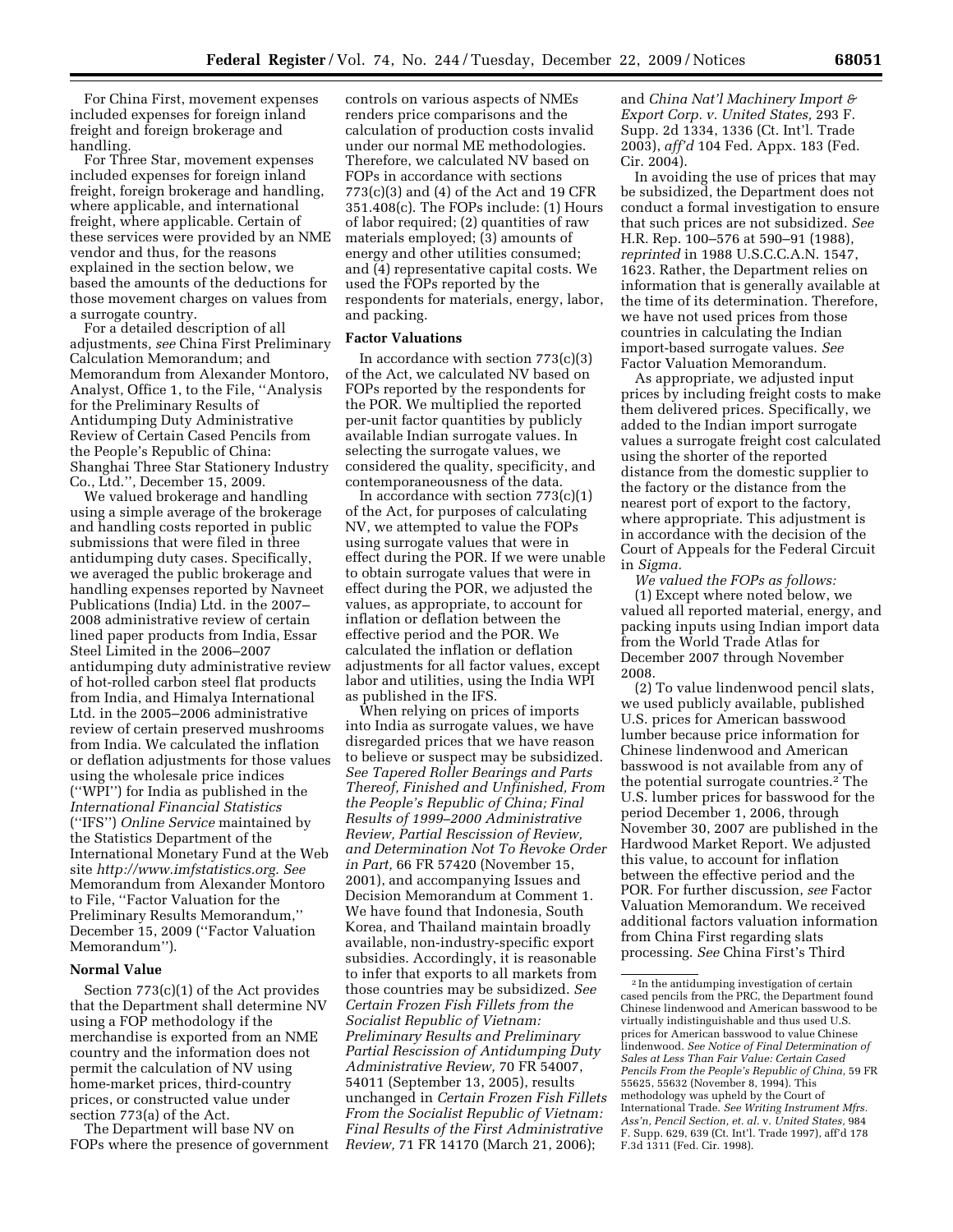Supplemental Questionnaire Response, December 4, 2009. Because these factors are already accounted for in the pencil slats surrogate value, we are not incorporating them in the calculation methodology to avoid double-counting. This is consistent with the methodology used to value pencil slats in previous administrative reviews.

(3) We valued electricity using price data for small, medium, and large industries, as published by the Central Electricity Authority of the Government of India in its publication titled ''Electricity Tariff & Duty and Average Rates of Electricity Supply in India,'' dated March 2008. Those electricity rates represent actual country-wide, publicly-available information on taxexclusive electricity rates charged to industries in India. *See* Factor Valuation Memorandum.

(4) We calculated the surrogate value for steam based upon the April 2007– March 2008 financial statement of Hindalco Industries Limited. *See 1- Hydroxyethylidene-1, 1-Diphosphonic Acid from the People's Republic of China: Final Determination of Sales at Less than Fair Value,* 74 FR 10545 (March 11, 2009), and accompanying Issues and Decision Memorandum at Comment 4. *See* Factor Valuation Memorandum.

(5) For China First, we valued steam coal using data obtained for grade D non-long flame non-coking coal reported on the 2007 Coal India Data Web site. For Three Star, we valued steam coal using data obtained for grade B for non-long flame non-coking coal reported on the 2007 Coal India Data Web site. *See* Factor Valuation Memorandum.

(6) Section 351.408(c)(3) of the Department's regulations requires the use of a regression-based wage rate. Therefore, we valued labor using the regression-based wage rate for the PRC published on Import Administration's Web site. The source of the wage rate data on the Import Administration's Web site is the International Labour Organization, Geneva, Labour Statistics Database Chapter 5B: Wages in Manufacturing. *See 2009 Calculation of Expected Non-Market Economy Wages,*  74 FR 65092 (December 9, 2009), and *see also* Expected Wages of Selected NME Countries (revised October 2009) (available at *http://ia.ita.doc.gov/wages/ index.html*) and Factor Valuation Memorandum. Since this regressionbased wage rate does not separate the labor rates into different skill levels or types of labor, we have applied the same wage rate to all skill levels and types of labor.

(7) We derived ratios for factory overhead, depreciation, and selling, general and administrative expenses, interest expenses, and profit for the finished product using the 2006–2007 financial statement of Triveni Pencils Ltd. (''Triveni''), an Indian producer of pencils, in accordance with the Department's practice with respect to selecting financial statements for use in NME cases. *See, e.g., Notice of Final Determination of Sales at Less Than Fair Value: Chlorinated Isocyanurates From the People's Republic of China,* 70 FR 24502 (May 10, 2005), and accompanying Issues and Decision Memorandum at Comment 2. The Department prefers to derive financial ratios using data from those surrogate producers whose financial data is not distorted or otherwise unreliable. Reliance upon Triveni's financial statements is consistent with the 2006– 2007 administrative review.

(8) We valued inland truck freight expenses using a per-unit average rate calculated from data on the following publicly accessible Web site: *http:// www.infobanc.com/logistics/ logtruck.htm.* The logistics section of this Web site contains inland freight truck rates between many large Indian cities. Since the truck rate value is based on an annual per-unit rate and falls within the POR (August 2008 through July 2009), we are treating the derived average rate as contemporaneous. For rail freight, we used 2006–2007 data from the publicly accessible Web site *www.Indianrailways.gov.in/* to derive, where appropriate, input-specific train rates on a rupees-per-kilogram perkilometer basis (''Rs/kg/km''). Since the effective period for this rate falls within the POR, we have not inflated this rate.

(9) For any sale with reported international freight, we used a surrogate international freight value from *www.maerskline.com*. *See* Factor Valuation Memorandum.

For further discussion of the surrogate values we used for these preliminary results of review, see the Factor Valuation Memorandum, which is on file in the Central Records Unit (''CRU'') in Room 1117 of the main Department of Commerce building.

#### **Currency Conversion**

We made currency conversions into U.S. dollars, in accordance with section 773A(a) of the Act, based on the exchange rates in effect on the dates of the U.S. sales, as certified by the Federal Reserve Bank.

## **Preliminary Results of Review**

We preliminarily determine that the following margins exist for the period

December 1, 2007, through November 30, 2008:

| Manufacturer/exporter                                                                                                                                                       | Margin<br>(percent) |
|-----------------------------------------------------------------------------------------------------------------------------------------------------------------------------|---------------------|
| China First Pencil Company,<br>Ltd. (which includes sub-<br>sidiaries Shanghai First<br>Writing Instrument Co.,<br>Ltd.; Shanghai Great Wall<br>Pencil Co., Ltd.; and China |                     |
| First Pencil Fang Zheng<br>Co., Ltd.)<br>Shanghai Three Star Sta-                                                                                                           | 13.86               |
| tionery Industry Co., Ltd.<br><b>Beijing Dixon Stationery</b>                                                                                                               | 62.06               |
| Company Ltd.<br>Orient International Holding<br>Shanghai Foreign Trade                                                                                                      | 37.96               |
| Corporation<br>Shandong Rongxin Import                                                                                                                                      | 37.96               |
| and Export Co., Ltd.<br>PRC-wide Entity <sup>3</sup>                                                                                                                        | 37.96<br>114.90     |

As stated above in the ''Separate-Rates Determination'' section of this notice, Dixon, Rongxin, and SFTC qualify for a separate rate in this review. Moreover as stated above in the ''Respondent Selection'' section of this notice, we limited this review by selecting the largest exporters and did not select Dixon, Rongxin, and SFTC as mandatory respondents. Therefore, Dixon, Rongxin, and SFTC are being assigned dumping margins based on the calculated margins of mandatory respondents, in accordance with Department practice. Accordingly, we have assigned Dixon, Rongxin, and SFTC the simple-average of the dumping margins assigned to China First and Three Star.

The Department will disclose calculations performed for these preliminary results to the parties within five days of the date of publication of this notice in accordance with 19 CFR 351.224(b).

In accordance with 19 CFR 351.301(c)(3)(ii), for the final results of this administrative review, interested parties may submit publicly available information to value FOPs within 20 days after the date of publication of these preliminary results. Interested parties must provide the Department with supporting documentation for the publicly available information to value each FOP. Additionally, in accordance with 19 CFR 351.301(c)(1), for the final results of this administrative review, interested parties may submit factual information to rebut, clarify, or correct factual information submitted by an interested party less than ten days before, on, or after, the applicable

<sup>3</sup>The PRC-wide entity includes Guangdong Stationery, Tianjin Wood, and Anhui I&E.